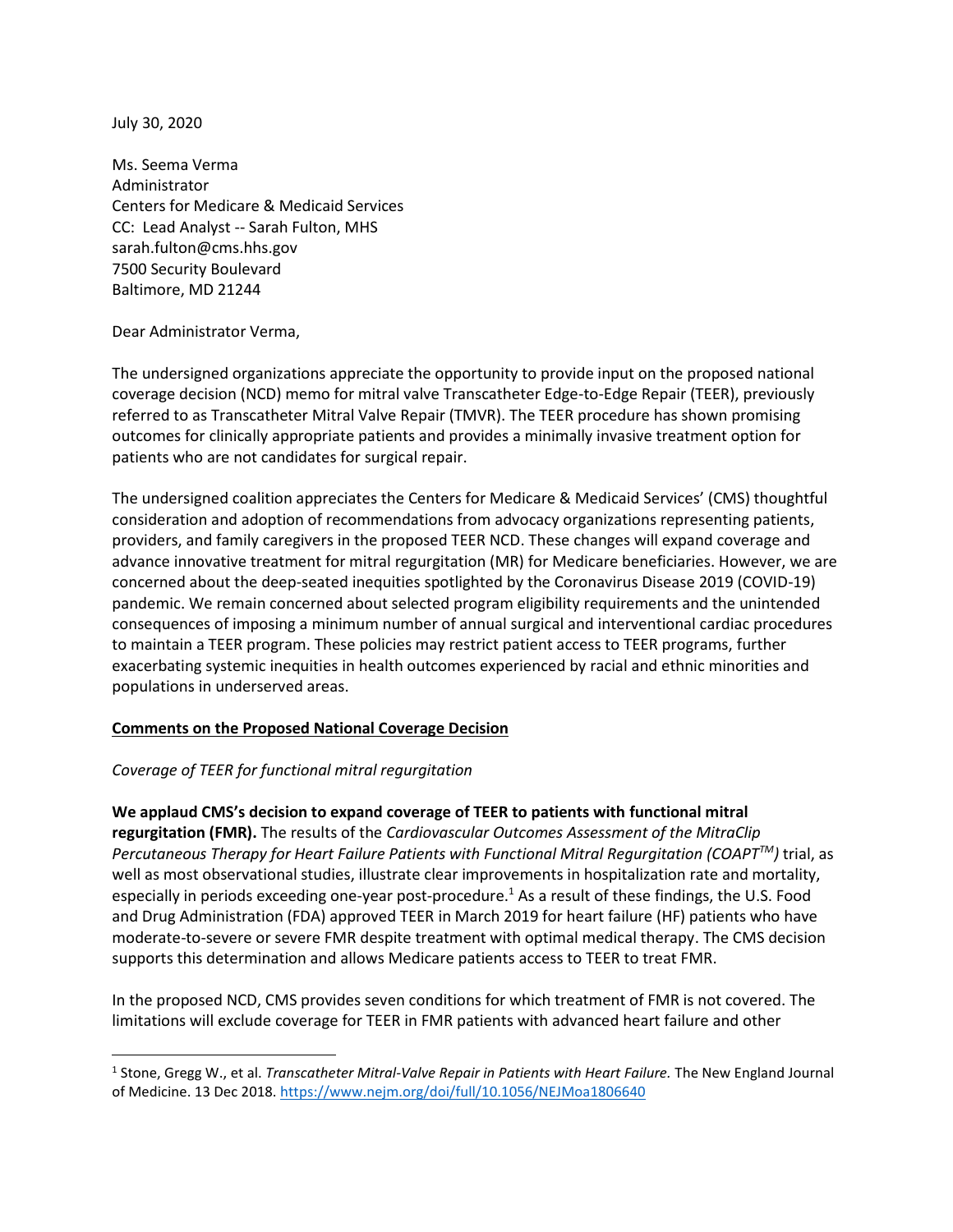Comments on Proposed Decision Memo for Transcatheter Mitral Valve Repair (CAG-00438R)

conditions who may not have other effective treatment options for symptom relief. While evidence on the benefit of TEER for these populations is under development, we are concerned that the proposed restrictions may not allow sufficient flexibility. An overly restrictive NCD would require additional coverage decisions or reconsiderations to allow coverage for additional categories of FMR patients or analogous therapies. **We encourage CMS to cover FDA-approved, on-label use for devices in this broader category. We also encourage CMS to change the name of the NCD and use inclusive terminology to reflect other transcatheter mitral valve repair interventions.**

#### *Multidisciplinary heart care teams and face-to-face requirements*

TEER is a complex procedure. We concur with the value of a collaborative, multidisciplinary heart team in coordinating the care of a patient. We appreciate CMS' reference to shared decision-making (SDM) and the agency's call for standardized decision aids or tools using the [National Quality Forum's \(NQF\)](http://www.qualityforum.org/Projects/c-d/Decision_Aids/Final_Report.aspx)  [published standards.](http://www.qualityforum.org/Projects/c-d/Decision_Aids/Final_Report.aspx)

However, the NCD introduces several conditions of coverage that create unnecessary barriers to care. In this section, we discuss a more appropriate role for cardiac surgeons in the heart care team for TEER patients. We also address the need for flexibility in relation to the face-to-face examination requirement.

The proposed NCD places undue emphasis on the role of a cardiac surgeon in the care of TEER patients with FMR. The standard of care for patients with advanced heart failure in need of mitral valve repair for FMR is guideline-directed medical therapy, not surgery. These patients are frequently too sick to tolerate surgery, let alone invasive open-heart surgery, which has not demonstrated a mortality or hospitalization benefit in this population.<sup>2</sup> Until the recent introduction of TEER, medical therapy was the sole treatment option for these patients.

In the COAPT trial, independent face-to-face visits with both an interventional cardiologist and a cardiac surgeon were required.<sup>3</sup> However, that was in the context of a structured clinical trial where variables were tightly monitored to isolate the impact of the intervention. In the setting of community-based care, not all trial-based requirements are appropriate.

While cardiac surgeons should be included in the heart care team, we believe a requirement for a second in-person examination by a surgeon creates an unnecessary barrier to care. The risk of a TEER procedure requiring conversion to heart surgery (0.7 percent surgical bailout rate)<sup>4</sup> is low, mitigating the need for a surgical examination requirement. While an in-person consult with a surgeon may be appropriate for selected patients, these results show that it should not be mandated for all patients.<sup>5</sup>

<sup>2</sup> Bonow, Robert O., et al. *2020 Focused Update of the 2017 ACC Expert Consensus Decision Pathway on the Management of Mitral Regurgitation.* Journal of the American College of Cardiology. Vol. 75, Issue 17. May 2020. <https://www.onlinejacc.org/content/75/17/2236>

<sup>3</sup> Stone, Gregg W., et al. *Transcatheter Mitral-Valve Repair in Patients with Heart Failure.* The New England Journal of Medicine. 13 Dec 2018.<https://www.nejm.org/doi/full/10.1056/NEJMoa1806640>

<sup>4</sup> Sorajja, Paul, et al. *Outcomes with Transcatheter Mitral Valve Repair in the United States: An STS/ACC TVT Registry Report*. Journal of the American College of Cardiology, Vol. 70, Issue 19, 7 Nov 2017. <https://www.sciencedirect.com/science/article/pii/S0735109717396730?via%3Dihub>

<sup>5</sup> Bonow, Robert O., et al. *2020 Focused Update of the 2017 ACC Expert Consensus Decision Pathway on the Management of Mitral Regurgitation.* Journal of the American College of Cardiology. Vol. 75, Issue 17. May 2020. <https://www.onlinejacc.org/content/75/17/2236>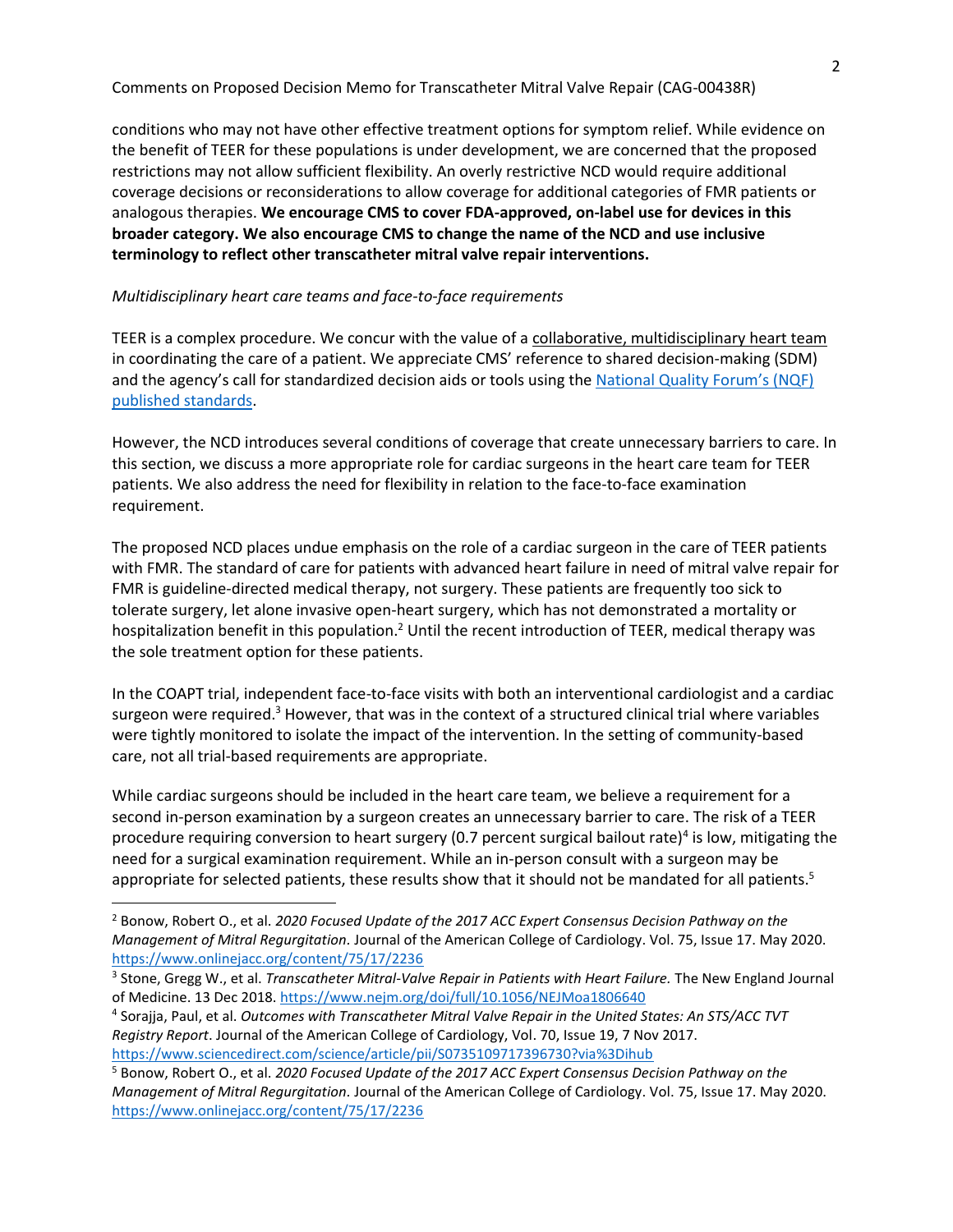# **We recommend that CMS remove the requirement for a face-to-face examination with a cardiac surgeon. Instead, we encourage CMS to support the determination of appropriateness for TEER by including a heart failure specialist on the multidisciplinary heart team.**

**We also encourage CMS to allow a telehealth visit to satisfy the requirement for a face-to-face examination requirement.** Candidates for TEER will be under the care of a multidisciplinary heart team and undergo an echocardiogram and other appropriate tests to ensure their suitability for the procedure. CMS should avoid being overly prescriptive in coverage requirements to accommodate advances in clinician practice and minimize patient burden. For example, during the COVID-19 public health emergency (PHE) waivers have been provided to enable the widespread use of telehealth, including waivers for face-to-face examinations before a TEER procedure and payment parity between telehealth and in-person visits. While these flexibilities are temporary and tied to the PHE, the widespread uptake and increased comfort level with telehealth by both providers and the public has created significant support for a permanent extension of these waivers. Some states, such as Colorado and Idaho, have already permanently eliminated restrictions on telehealth use.<sup>6</sup> **We encourage CMS to continue payment parity for telehealth visits after the conclusion of the COVID-19 PHE.**

#### *Volume and program requirements for new and existing TEER programs*

The proposed NCD for TEER for FMR includes increased, unnecessary conditions of coverage that would require hospitals to perform a minimum number of surgical procedures. These surgical requirements have little relation to the ability of a hospital to successfully perform TEER. While thoracic specialty societies may favor volume requirements, **these restrictions do not help patients with advanced heart failure in need of mitral valve repair**. Two recently published studies (one in the *[Journal of the](https://www.ahajournals.org/doi/10.1161/JAHA.119.016140)  [American Heart Association](https://www.ahajournals.org/doi/10.1161/JAHA.119.016140)* [JAHA] and the other in the *[Journal of the American College of](https://www.onlinejacc.org/content/75/11_Supplement_1/1320)  [Cardiology](https://www.onlinejacc.org/content/75/11_Supplement_1/1320)* [JACC]) conclusively demonstrated there are no established connections between mitral valve surgical volume and one-year rates of survival, rehospitalization or mitral valve reintervention.<sup>7, 8</sup>

Further, the draft NCD creates barriers to access by instituting separate surgical volume requirements for existing and new TEER programs. The existing NCD for TMVR requires a surgical program to perform ≥ 25 total mitral valve surgical (MVS) procedures for severe MR per year, of which at least 10 must be mitral valve repairs. The proposed NCD introduces requirements dependent upon whether the TEER program is new (40 MVS procedures in the preceding year) or existing (20 MVS procedures per year or 40 every two years). **The two studies referenced above illustrate that these distinctions are unconnected with clinical outcomes and that surgical volume minimums should be aligned at 20 procedures per year (or 40 over two years) for both new and existing TEER programs.** The JACC study showed that while there was a connection between hospitals with extremely low (1-18) surgical mitral valve volume and in-hospital TEER mortality, this association dissipated for hospitals performing a

<sup>6</sup> Livingston, Sherry. *Some States Cement COVID-19 Telehealth Expansions*. Modern Healthcare. 08 Jun 2020. [https://www.modernhealthcare.com/law-regulation/some-states-cement-covid-19-telehealth-expansions.](https://www.modernhealthcare.com/law-regulation/some-states-cement-covid-19-telehealth-expansions)

<sup>7</sup> Vemulapalli, Sreekanth, et al. *Mitral Valve Surgical Volume and Transcatheter Mitral Valve Repair Outcomes: Impact of a Proposed Volume Requirement on Geographic Access*. Journal of the American Heart Association. Vol. 9, No. 11. 27 May 2020.<https://www.ahajournals.org/doi/10.1161/JAHA.119.016140>

<sup>8</sup> Barker, Colin M., et al. *Association Between Institutional Mitral Valve Procedure Volume and Mitral Valve Repair Outcomes in Medicare Patients*. Journal of the American College of Cardiology. Vol. 75, No. 11. March 2020[.https://www.onlinejacc.org/content/75/11\\_Supplement\\_1/1320](https://www.onlinejacc.org/content/75/11_Supplement_1/1320)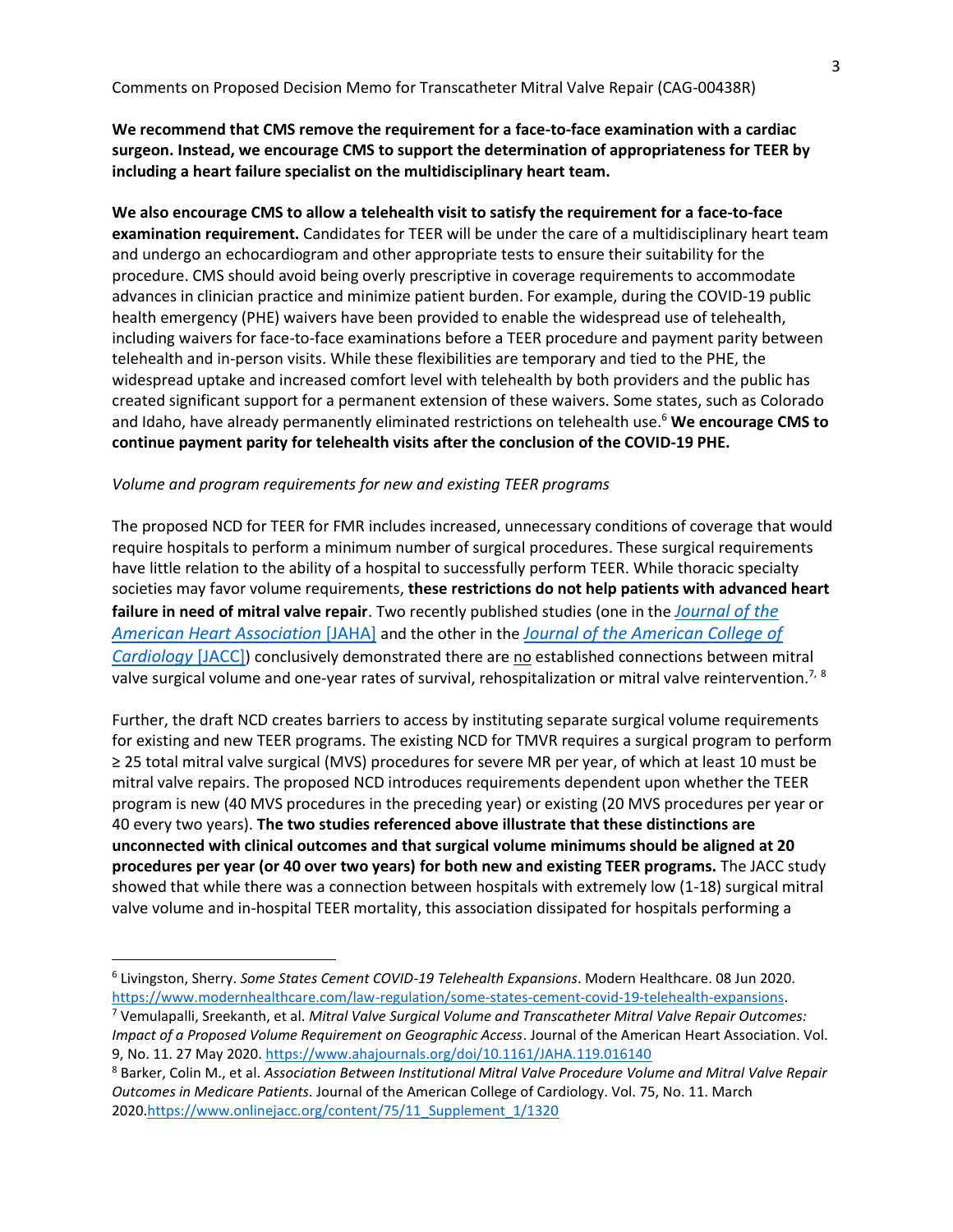Comments on Proposed Decision Memo for Transcatheter Mitral Valve Repair (CAG-00438R)

moderate (19-51) volume of MVS procedures.<sup>9</sup> Further, the JAHA study showed that implementing an annual MVS procedure minimum of 40 would disproportionately limit access to TEER in the Midwest and Southeast, causing an outsized restriction on access for Black and Hispanic populations.<sup>10</sup> These results illustrate that a 40 MVS procedure minimum for new TEER programs would institutionalize a protectionist policy and likely prevent the use of the procedure beyond the current base of providers. Imposing unnecessary criteria will limit access – including to smaller and rural hospitals – by barring otherwise qualified hospital heart teams from utilizing TEER for appropriate patients. The proposed minimum surgical procedure thresholds for both new and established TEER programs are not evidencebased, will limit patient access, and should be reevaluated. **We urge CMS to eliminate the separate, higher mitral valve surgical requirements for new TEER programs in the final NCD.** 

The evolution of heart valve disease treatment to less-invasive options significantly affects the ecosystem of hospitals and specialty physicians who make a living treating these conditions. Thoracic surgeons have been saving heart valve disease patients for decades through open-heart surgery; however, interventional cardiologists perform most transcatheter procedures. Patients are stuck in the middle of a professional sea change in heart valve disease treatment involving the specialist clinician, and between major medical centers and smaller community-based and rural hospitals.

CMS' role is not to referee these provider issues, but to adopt an evidence-based coverage decision that will most benefit Medicare beneficiaries. By lowering the minimum MVS procedure threshold and separate program requirements included in the draft decision, CMS will ensure appropriate access to TEER and avoid reinforcing disparities for minority and rural populations.

### *Participation in data registries*

The proposed decision would allow for national coverage of TEER for FMR patients. As a result, requirements related to TEER's prior classification under coverage with evidence development (CED) would be eliminated, including mandatory participation in the TVT Registry.

Hospitals and care providers must fulfill extensive reporting requirements (including abstraction and reporting of data) to comply with the Medicare conditions of participation, which contribute to substantial administrative expenditures.<sup>11</sup> Given these requirements and the expense involved in reporting to the TVT Registry, it is unlikely that providers will provide registry data on a voluntary basis. However, the absence of a TEER data collection mandate will result in incomplete data reporting, which limits the ability to assess quality of care. Continued documentation of data on the long-term outcomes (including 30-day, one year, and post one-year) of TEER remains important and will help determine new indications. Patients and physicians should continue to be well-informed about the likely range of outcomes as TEER is performed in non-trial settings. Further, we applaud and agree with CMS that

<sup>9</sup> Barker, Colin M., et al. *Association Between Intuitional Mitral Valve Procedure Volume and Mitral Valve Repair Outcomes in Medicare Patients*. Journal of the American College of Cardiology. Vol. 75, No. 11. March 2020[.https://www.onlinejacc.org/content/75/11\\_Supplement\\_1/1320](https://www.onlinejacc.org/content/75/11_Supplement_1/1320)

<sup>10</sup> Vemulapalli, Sreekanth, et. al. *Mitral Valve Surgical Volume and Transcatheter Mitral Valve Repair Outcomes: Impact of a Proposed Volume Requirement on Geographic Access*. Journal of the American Heart Association. Vol. 9, No. 11. 27 May 2020.<https://www.ahajournals.org/doi/10.1161/JAHA.119.016140>

<sup>11</sup> American Hospital Association. *Regulatory Overload: Assessing the Regulatory Burden on Health Systems, Hospitals, and Post-acute Care Providers.* Oct 2017. [https://www.aha.org/sites/default/files/regulatory-overload](https://www.aha.org/sites/default/files/regulatory-overload-report.pdf)[report.pdf](https://www.aha.org/sites/default/files/regulatory-overload-report.pdf)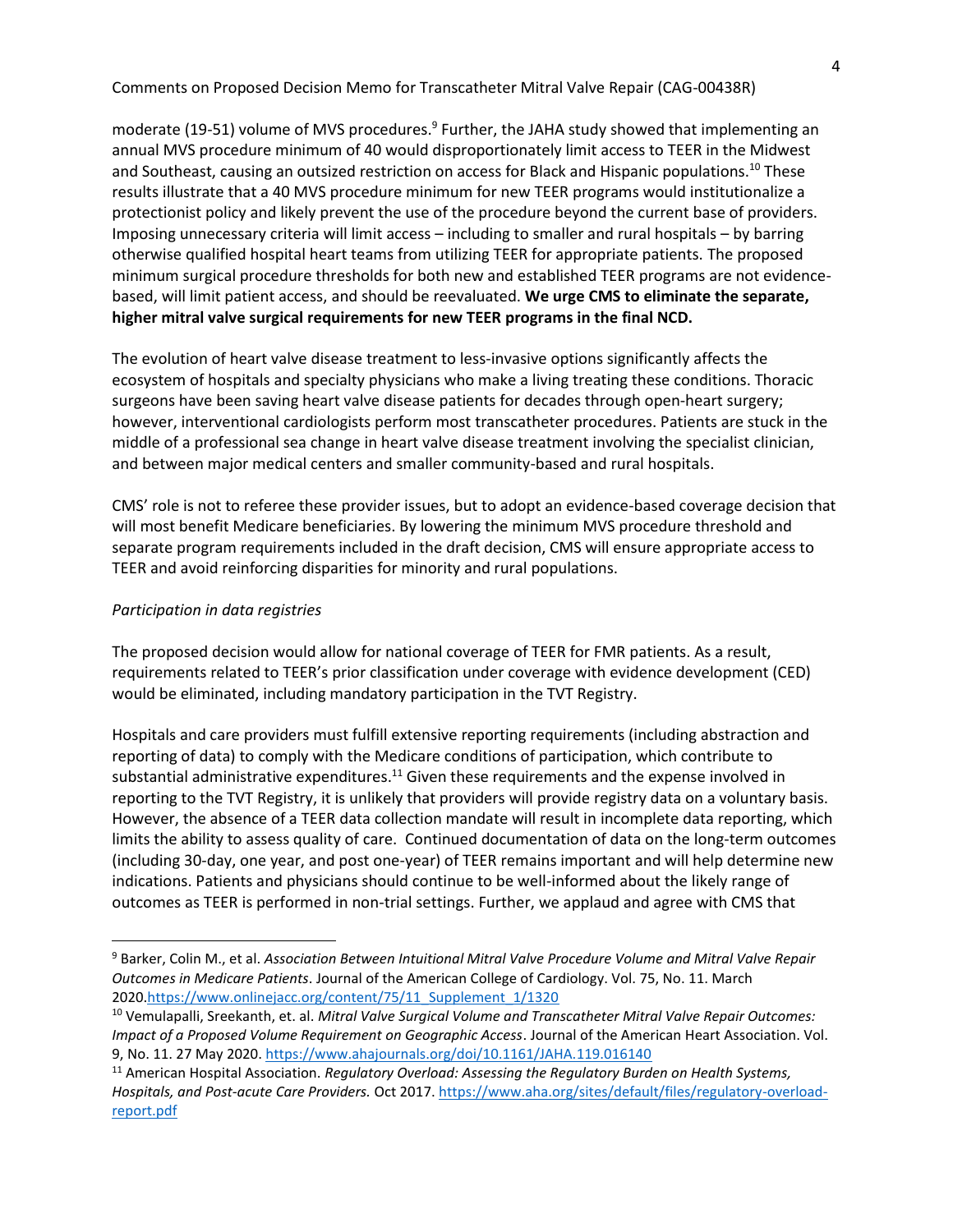Comments on Proposed Decision Memo for Transcatheter Mitral Valve Repair (CAG-00438R)

broader evidence in predicting successful outcomes is warranted, particularly around the influence of access, race, and sex.

Consequently, **CMS should include post-market data collection as a coverage requirement to ensure measurement of quality outcomes and to support development or improvement of new or existing therapies.** CMS has previously finalized other NCDs with continued registry reporting requirements after ending CED**. <sup>12</sup> CMS should also work with providers and the TVT Registry to ensure that data collection requirements are streamlined<sup>13</sup> to reduce providers' data collection burden and participation costs**.

### *Accessibility of registry information to federal agencies and the public*

The lack of transparency and availability of registry data provides barriers to evaluating outcomes. In the NCD, CMS indicates the agency will continue to "assess patient outcomes through evidence published in the peer reviewed literature." However, CMS and FDA should have the capability to monitor safety and efficacy outcomes on an ongoing basis, as well as differentiate between procedure types. For example, current code sets for Medicare claims data do not provide a way to differentiate between degenerative mitral regurgitation (DMR) and FMR. These data and other key outcomes information are only available through the TVT Registry. Patients and federal agencies have the right to understand how devices are performing. **To support this aim, CMS should require that registries provide regular reports (annually, at a minimum) to evaluate outcomes.<sup>14</sup>**

Further, the TVT Registry reports aggregate data only. Provider-specific information on TEER health outcomes is not publicly available. The TVT Registry website states that "Hospital-specific registry data is not publically [sic] available and the registry cannot provide data without written permission from the hospital to do so.<sup>"15</sup> Presumably, data for physicians employed or contracted by the hospital would be subject to the same restriction. However, it is more valuable to understand TEER outcomes by physician, rather than by facility, in making meaningful performance distinctions between providers.

We ask that CMS correct this lack of transparency in health outcomes in the final NCD. CMS already requires physician reporting for other quality metrics under Medicare's Quality Payment Program (QPP). In the QPP, CMS collects data through claims, registries, and provider attestations to support physician payment determinations. These data are publicly displayed on the *Physician Compare site* to help consumers make more informed decisions about their health care and to encourage clinical excellence. We acknowledge that public reporting may not currently be appropriate given the relatively limited volume of TEER procedures. **However, federal agencies should have access to registry data for TEER patients to support safety and efficacy monitoring efforts.** 

Immediate reporting of these data are also already provided in New York State. Since 1989, the New York Department of Health (DOH) has published annual data on risk-adjusted mortality following

<sup>12</sup> Centers for Medicare and Medicaid Services. *Lung Cancer Screening Registries.* 30 Jan 2020. [https://www.cms.gov/Medicare/Medicare-General-Information/MedicareApprovedFacilitie/Lung-Cancer-](https://www.cms.gov/Medicare/Medicare-General-Information/MedicareApprovedFacilitie/Lung-Cancer-Screening-Registries)[Screening-Registries](https://www.cms.gov/Medicare/Medicare-General-Information/MedicareApprovedFacilitie/Lung-Cancer-Screening-Registries)

<sup>13</sup> Pew Charitable Trusts. *Medical Device Registries: Recommendations for Advancing Safety and Public Health.* Sept. 2014.<https://www.pewtrusts.org/-/media/assets/2014/09/device-registry-conference-report.pdf>

<sup>14</sup> Pew Charitable Trusts. *Medical Device Registries: Recommendations for Advancing Safety and Public Health.* Sept. 2014.<https://www.pewtrusts.org/-/media/assets/2014/09/device-registry-conference-report.pdf>

<sup>15</sup> STS/ACC TVT Registry. *Frequently Asked Questions.* [https://www.ncdr.com/WebNCDR/tvt/publicpage/faqs.](https://www.ncdr.com/WebNCDR/tvt/publicpage/faqs)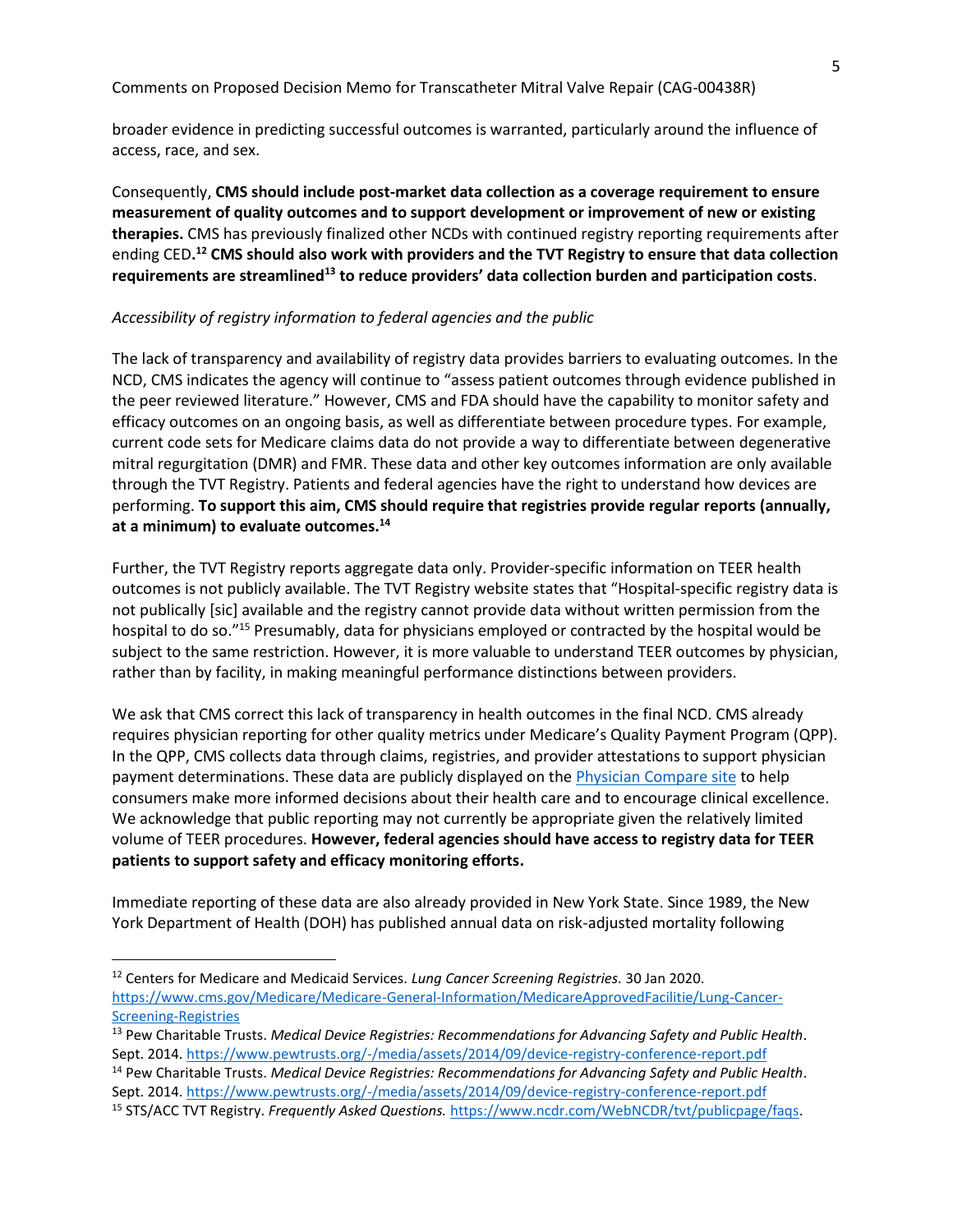coronary artery bypass surgery by hospital and surgeon.<sup>16</sup> The state's Cardiac Surgery Reporting System (CSRS) was the first program in the country to produce public data on outcomes for cardiac surgery and is the nation's longest running program of its kind. DOH is advised in its activities by the Cardiac Advisory Committee (CAC), a group of independent, practicing cardiac surgeons, cardiologists and other professionals in related fields.

The goal of DOH and the CAC is to improve the quality of care related to cardiac surgery in the state. Providing hospitals and cardiac surgeons in New York with data about their own outcomes for these procedures allows them to examine the quality of care they provide and to identify areas needing improvement. This also allows patients and family caregivers to research data on Transcatheter Aortic Valve Replacement (TAVR) mortality outcomes in local hospitals. The program operates under the general authority of the DOH commissioner. As mentioned in previous comments on TAVR, **we know from the New York DOH that this level of transparency can be achieved, that providers and patients benefit significantly, and that better healthcare is the result. The TVT Registry should meet these aims.**

## *Designation of coverage decisions for degenerative mitral regurgitation to Medicare Administrative Contractors*

We disagree with CMS's proposal to defer to Medicare Administrative Contractors (MACs) on coverage decisions for treatment of DMR within their respective jurisdictions. We are concerned that local coverage determinations (LCDs) could negatively impact access for patients with DMR if some MACs opt for more restrictive coverage policies. For example, a beneficiary in New York could be eligible for TEER, but an identical patient in New Jersey may not be covered if the MAC with jurisdiction has differing coverage criteria.

While we appreciate there is a relatively limited volume of DMR patients, this should not be used as justification for transferring coverage decisions for DMR to MACs. Uniformity in coverage should be the goal whenever feasible. Currently, there is a relative abundance of evidence regarding the safety and efficacy of TEER for DMR patients. As a result, **we recommend that CMS revise the NCD to incorporate coverage for TEER for patients with DMR.** In addition, we oppose re-imposition of DMR-specific volume requirements that existed in the prior TMVR NCD.

### *Inclusion of non-randomized controlled clinical trial study designs*

**We support CMS's use of non-randomized controlled clinical trial studies in developing the proposed NCD for TEER**. As mentioned in our previous comments, the prognosis among patients with heart failure and FMR on guideline-directed medical therapy alone is very poor. In the COAPT trial, approximately two-thirds of patients who had guideline-directed medical therapy alone (control group) died or were hospitalized for heart failure within 2 years.<sup>17</sup> The study found that the annualized rate of all hospitalizations for heart failure within 24 months was 35.8% per patient-year in the device group as compared with 67.9% per patient-year in the control group, and death from any cause within 24 months

<sup>16</sup> New York State Department of Health. *Cardiovascular Disease Data and Statistics.* <https://www.health.ny.gov/statistics/diseases/cardiovascular/>

<sup>17</sup> Centers for Medicare and Medicaid Services. *National Coverage Analysis (NCA) Tracking Sheet or Transcatheter Mitral Valve Repair (TMVR) (CAG-00438R).* 14 Aug 2019[. https://www.cms.gov/medicare](https://www.cms.gov/medicare-coveragedatabase/details/nca-tracking-sheet.aspx?NCAId=297)[coveragedatabase/details/nca-tracking-sheet.aspx?NCAId=297.](https://www.cms.gov/medicare-coveragedatabase/details/nca-tracking-sheet.aspx?NCAId=297)